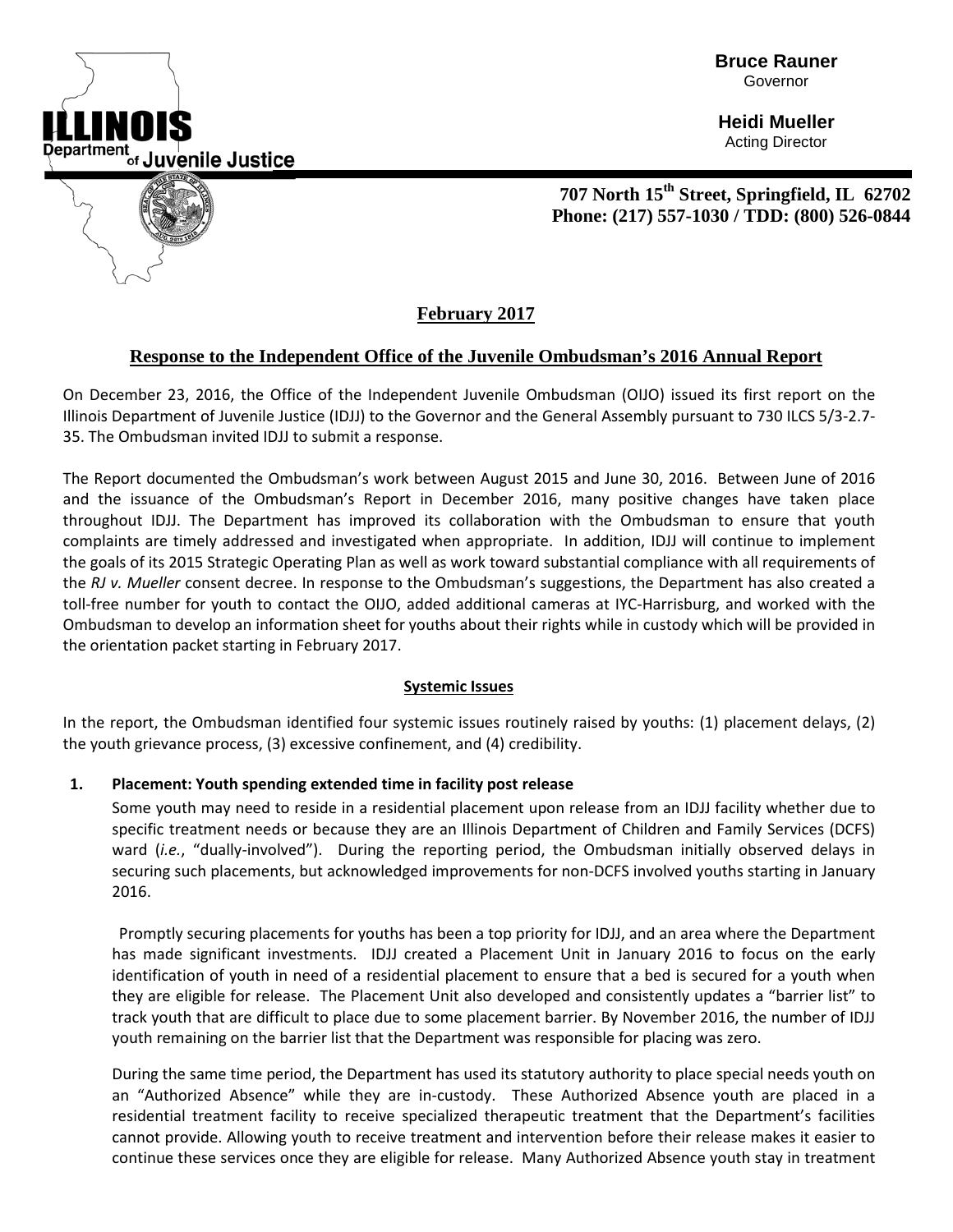through release and while on Aftercare; the placement process is therefore expedited for youth on Authorized Absence.

Locating a placement for DCFS-involved youth continues to be a challenge due in part to the background and delinquency of these youth. IDJJ executive staff meets monthly with DCFS to discuss those duallyinvolved youth who are close to or beyond their target release date to improve communication between the departments and help reduce delays in release.

## **2. Grievance Procedure**

According to the Ombudsman, youth expressed concerns about the process for filing a grievance, including the confidentiality of the process and timeliness of resolutions. Similar issues regarding the grievance process have been raised by the American Civil Liberties Union (ALCU) and the courtappointed monitor in the *RJ v. Mueller* consent decree case. In response to these concerns, the Department has been working to revise its grievance procedure to increase youth confidence in the process. The Department has shared its draft grievance procedure with the Ombudsman for input and has also circulated it with the ACLU and court-appointed monitor for their review and feedback.

## **3. Room Confinement**

The Ombudsman also reported repeated complaints from youths about the lack of out-of-room time and inability to attend school, primarily at IYC-Kewanee and IYC-St. Charles, due to staffing shortages.

In July 2016, IDJJ closed IYC-Kewanee as part of its effort to move away from large, institutionalized facilities toward a smaller, regional model, which is shown to produce better youth outcomes. At IYC-St. Charles, the Department has hired new security staff and educators, and will continue doing so throughout 2017. The Department's remaining four facilities have a full complement of security staff and are providing full-time, full-day school for high school eligible youth.

All facilities are required to provide programmatic schedules to IDJJ executive staff, and internal audits are conducted to ensure that the facilities are adhering to those schedules. In 2017, the Department also will continue to focus on enhancing its programmatic opportunities and volunteer partnerships to maximize youth out-of-room time, particularly at IYC-St. Charles, which currently has the least rich offering.

#### 4. **Credibility**

Youths voiced concern to the Ombudsman "that their complaints and grievances about staff conduct were routinely disregarded or resolved against them" and that staff presumed they were lying.

The Department takes youth complaints seriously and investigates allegations of staff misconduct. When allegations are substantiated, it proceeds with corrective action, as appropriate. Since June 2016, the Department's executive staffs have been in regular communication with the Ombudsman to address youth complaints.

#### **Complaints, Issues, and Inquiries**

In addition to the above systemic issues, the Ombudsman recognized youth concerns with (1) the disciplinary process, (2) staff use of physical force, (3) lack of therapeutic interventions, and (4) racially provocative language and discrimination.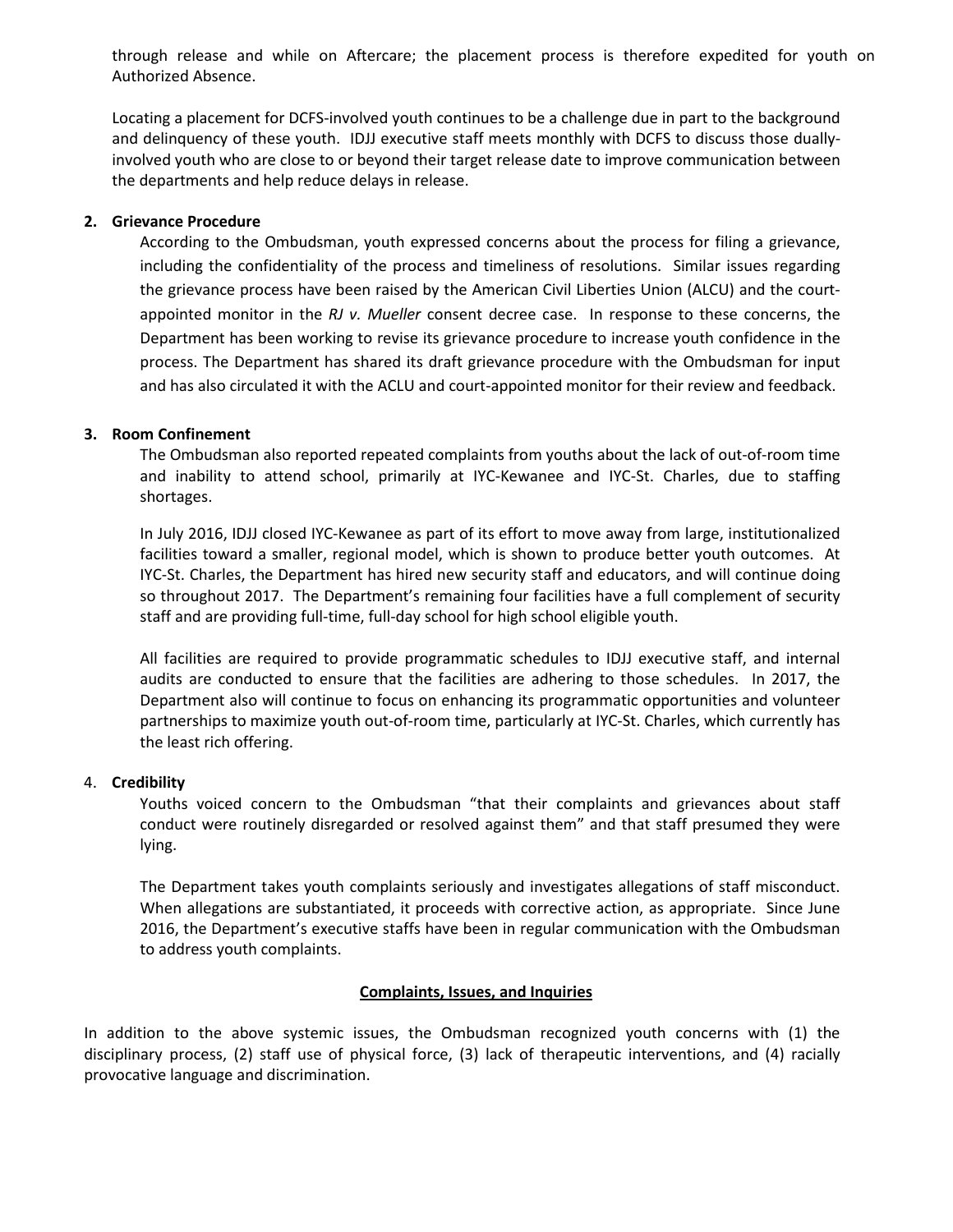### **1. Disciplinary Process**

The Department continues to work toward improving consistency, fairness, and staff-accountability in the disciplinary process. As part of that effort, IDJJ developed a graduated sanctions matrix as guidance for staff regarding appropriate sanctions for particular negative behaviors to reduce arbitrariness. In 2017, IDJJ will be training staff on this new matrix and also will be re-training staff who conduct disciplinary hearings to ensure that proper procedures are followed. Designated IDJJ executive staffs are also reviewing all disciplinary hearing results to identify the areas where staffs are struggling to adhere to policy so future trainings can target those areas.

### **2. Staff Use of Physical Force**

Anytime an "unusual incident," such as a youth fight or assault, occurs at a DJJ facility, the Deputy Director of Operations (or executive staff designee) is notified by phone to review the incident with the facility. Department executive staffs also receive timely email reports of these incidents which document whether any physical force was used, including mechanical restraints and chemical spray. Both facility administrators and Executive Staff frequently review video footage of these incidents to assess how they were handled, including whether the use mechanical or chemical restraints was appropriate and consistent with the Department's policies. Depending on the circumstances, the review may prompt an investigation and possible counseling or discipline of involved employees.

Security staff also has received Crisis Prevention Institute (CPI) de-escalation training to aid them in reducing conflicts before physical intervention becomes necessary. The Department continues to review the relevant policies with staff during roll-calls, and this remains an area of on-going security staff training.

#### **3. Therapeutic Interventions**

The Ombudsman reported that youth complained about the lack of therapeutic interventions if they did not have a diagnosable behavioral health issue.

All youth receive a battery of evidence based screenings and assessments at intake. Within 24 hours of admission, the Department's mental health staff administers the MAYSI-2 screening tool to identify youth with mental health risks that need to be addressed immediately. If the results of the MAYSI-2 show that a youth is at increased risk for mental health issues, licensed mental health professionals will conduct a clinical assessment and will refer youth to a psychiatrist if there are any concerns about medication or if a need for medication is shown. Youth are also screened for potential substance abuse treatment needs using the TCU screening instrument and GAIN assessment, for risk of victimization, and for risk of self-harm using the VISA tool. Youth with behavioral health issues are matched with mental health and/or substance abuse treatment services based on identified needs. In addition to assessment to identify diagnosable behavioral health issues, every youth entering IDJJ is assessed using the Youth Assessment and Screening Instrument (YASI), which an evidence-based tool is designed to identify the risks driving youth criminal behavior and the strengths they can build upon to desist. Based on the risks and strengths identified in the YASI, the youth and his or her counselor develop a case plan with specific goals and action steps. These case plans are implemented for every youth at IDJJ, regardless of whether they have diagnosed behavioral health needs.

For youth without a diagnosable behavioral health issue, each facility provides a group called *Structured Psychotherapy for Adolescents Responding to Chronic Stress* (SPARCS). In these groups, youth learn stress-relieving skills like mindfulness techniques, problem solving, and distress tolerance. Youth also have the opportunity to participate in skill-building groups, anger management, parenting, or cultural competency groups conducted by the mental health staff at the facility. Each of these groups is voluntary.

The Department has implemented a variety of evidence-based practices over the past few years that are aimed at helping youth address their own behaviors, improve their problem solving skills, and